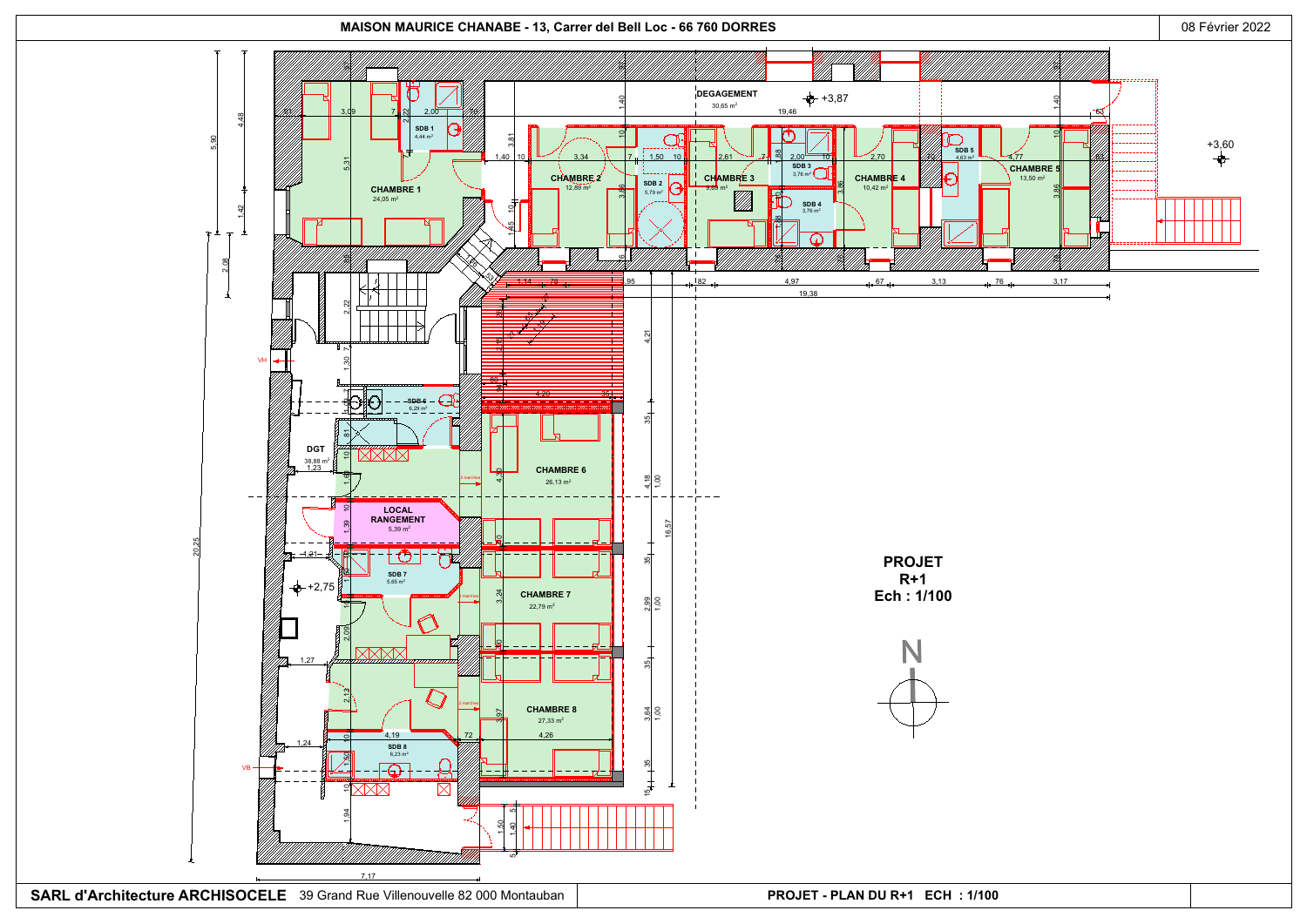GSPublisherVersion 0.0.100.100